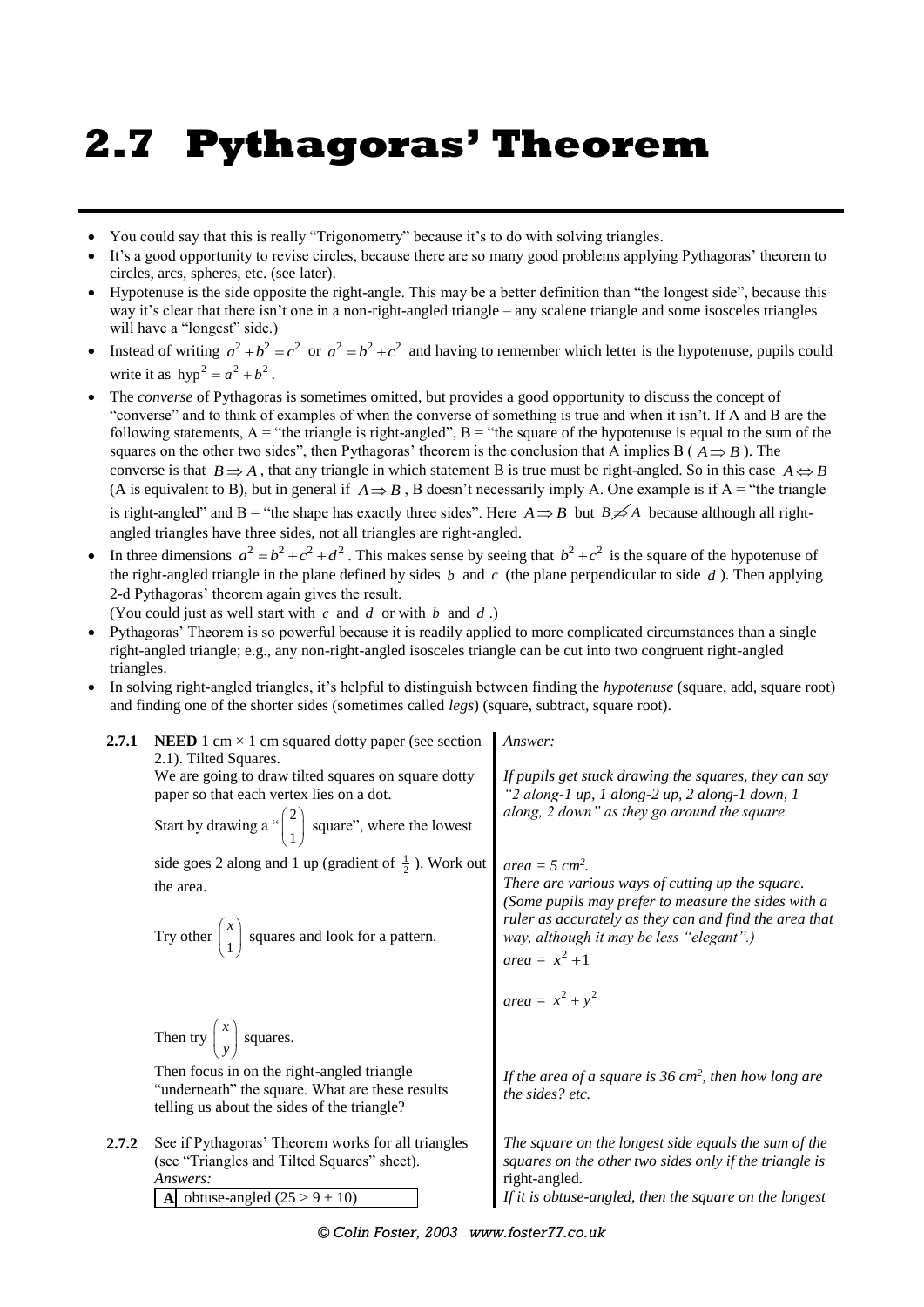| <b>B</b> right-angled $(26 = 8 + 18)$      |
|--------------------------------------------|
| $\overline{C}$ acute-angled (16 < 13 + 13) |
| <b>D</b> right-angled $(25 = 5 + 20)$      |
| <b>E</b> obtuse-angled $(9 \ge 2 + 5)$     |

Try other shapes on the sides of right-angled triangles; e.g., semicircles or equilateral triangles.

**2.7.3** How many different sized squares can you draw on a  $3 \times 3$  dotty grid if every vertex has to lie on a dot? What if you use a larger square grid?

> (See the similar investigation using triangles and quadrilaterals in "Polygons" section.)

*The pattern is broken at n = 8 because the tilted squares with sides of gradient*  $\pm \frac{3}{4}$  *and*  $\mp \frac{4}{3}$  *have* 

*sides with length 5 units, matching one of the untilted squares already counted. This will happen whenever you get Pythagorean Triples.*

**2.7.4** Why is this shape *not* a regular octagon? *Answer:*



**2.7.5** Proof: there are a vast number of them. The simplest is probably the one equating areas in the diagram below (see right).



*There are a large number of different proofs of Pythagoras' Theorem: pupils could search on the internet for other proofs.*

**2.7.6** Pythagorean Triples.

The lengths of the sides of integer right-angled triangles. (3,4,5); (5,12,13) and (7,24,25) are the simplest.

Any numbers  $(2pq, p^2-q^2, p^2+q^2)$  will always

*side (the one opposite the obtuse angle) is greater than the sum of the squares on the two other sides. If it is an acute-angled triangle, then the square of any of the sides is smaller than the sum of the squares on the other two.*

*Any shape will work provided that the shapes on each side are mathematically similar. This corresponds to multiplying the equation*   $hyp<sup>2</sup> = a<sup>2</sup> + b<sup>2</sup>$  by a constant.

*Answer: 3 For an*  $n \times n$  grid of dots,

| n                       | no. of different sized<br>squares |
|-------------------------|-----------------------------------|
|                         |                                   |
| 2                       |                                   |
| $\overline{\mathbf{3}}$ |                                   |
|                         | 5                                 |
|                         | 8                                 |
| 6                       | 11                                |
|                         | 15                                |
|                         | $18$ (yes)                        |

*Although all the interior angles are all 135°, there are four sides of unit length and four "diagonal" sides of longer length*  2 *units.*

*This question aims to confront a common misconception.*

This is a square with sides of length  $c$  inside a square with sides of length  $a + b$ . The area of the large square can be worked out in two different ways, and they must give the same answer.

First method: area =  $(a+b)^2 = a^2 + 2ab + b^2$ .

(If pupils are not familiar with this result from algebra, you can divide up the large square into two congruent rectangles, each of area *ab* , and two squares of different sizes,  $a^2$  and  $b^2$ .)

Second method: add up the areas of the smaller square and the four congruent right-angled triangles; so

area = 
$$
c^2 + 4 \times \frac{1}{2} ab = c^2 + 2ab
$$
.

So  $a^2 + b^2 + 2ab = c^2 + 2ab$ , and therefore  $a^2 + b^2 = c^2$  (Pythagoras' Theorem).

*Some pupils could write a BASIC (or similar) computer program to find Pythagorean Triples.*

*A "primitive" Pythagorean Triple is one that isn't just a scaling up of a similar smaller triangle by multiplying all the sides by the same amount; i.e., it's*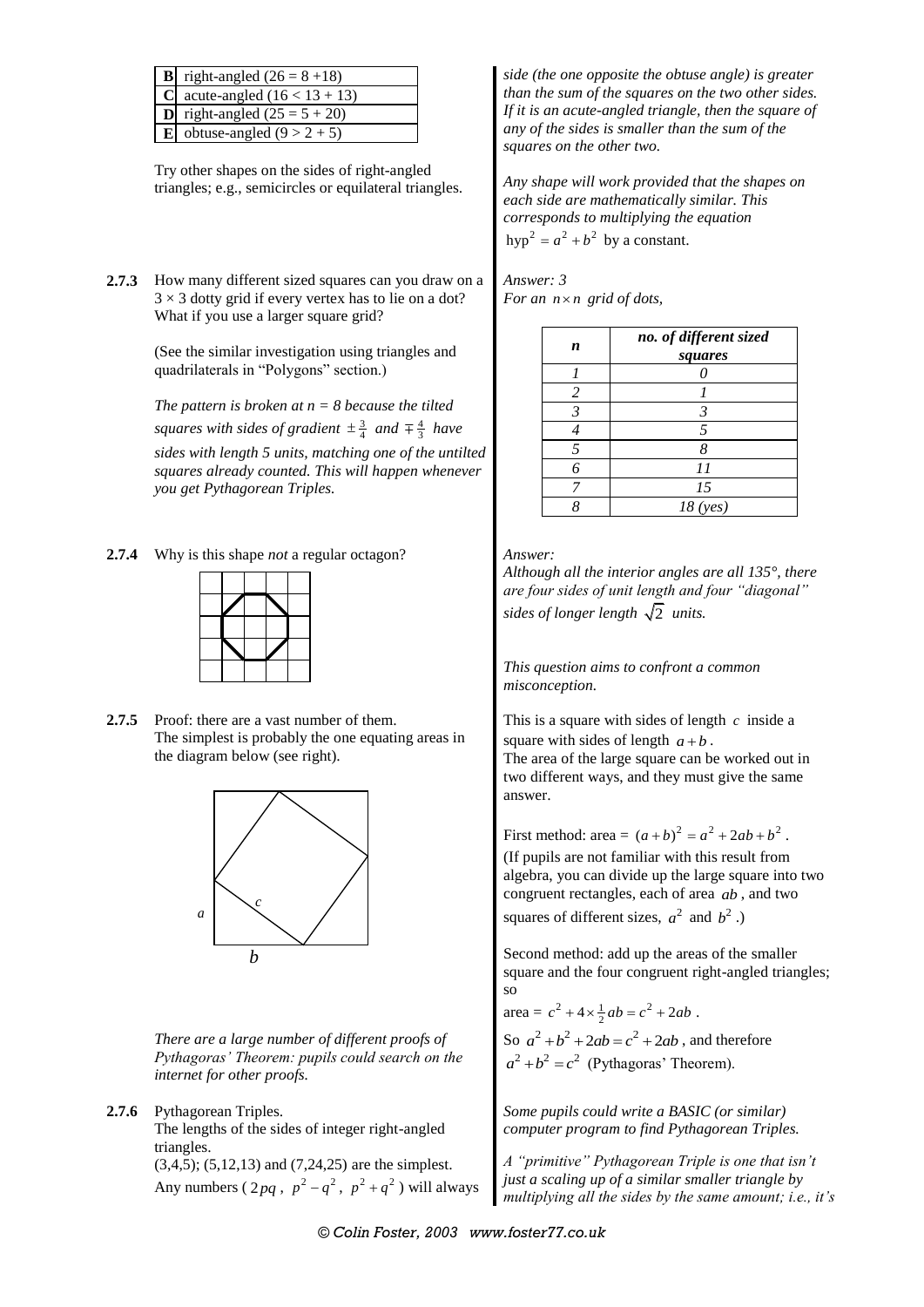work (where  $p$  and  $q$  are integers and  $p > q$ ).

A method equivalent to this for generating

Pythagorean triples is to add the reciprocals of any 2 consecutive odd or consecutive even numbers. The numerator and denominator of the answer (whether simplified or not) are the two shorter sides of a rightangled triangle; e.g.,

 $\frac{1}{6} + \frac{1}{8} = \frac{7}{24}$ , giving the (7,24,25) triangle.

- **2.7.7** Pythagorean Triples.
	- 1. Investigate the factors of the numbers in "primitive" Pythagorean triples.
	- 2. Investigate the product of *the two legs* of a Pythagorean triple.
	- Try for different Pythagorean triples. 3. Investigate the product of *all three sides* of a Pythagorean triple. Try for different Pythagorean triples.

*Answers (continued):*

*3. The product of all three sides is always a multiple of 60. To show this, in addition to the above argument we need to show that* 

 $pq(p^2 - q^2)(p^2 + q^2)$  is a multiple of 5.

*If either p or q is a multiple of 5, then clearly the whole thing will be. If neither is, then*   $p = 5r \pm 1$  *or*  $p = 5r \pm 2$  *and* 

 $q = 5s \pm 1$  *or*  $q = 5s \pm 2$ . When you multiply out

2 *p and*  2 *q , you find that they are either 1 more or 1 less or 4 more or 4 less than multiples of 5. So it is always the case that either*  $p^2 + q^2$  *or* 

 $p^2 - q^2$  is a multiple of 5, so the whole thing *must be.*

### **2.7.8** Fermat's Last Theorem.

We have some solutions to  $a^2 + b^2 = c^2$  where a, *b* and *c* are positive integers (see Pythaogrean Triples above). Try to find solutions to these equations:

 $a^3 + b^3 = c^3$  $a^4 + b^4 = c^4$ 

Pupils could look for solutions to  $a^2 + b^2 + c^2 = d^2$ .

**2.7.9 NEED** keyboard diagrams (see sheets). Keyboard Typing. Imagine typing words with 1 finger. Say that each key is  $1 \text{ cm} \times 1 \text{ cm}$ . How far does your finger have to move to type certain words? (Calculate from the centre of each key.) e.g., a word like FRED is easy. What about HELP? What four-letter word has the longest distance on the keyboard?

*one in which the sides are pairwise co-prime. To get only these, p and q must be co-prime and of opposite "parity" (one odd, the other even).*

*You can prove that these sides satisfy Pythagoras' formula by squaring and adding:*

$$
(p2 - q2)2 + (2pq)2
$$
  
= p<sup>4</sup> - 2p<sup>2</sup>q<sup>2</sup> + q<sup>4</sup> + 4p<sup>2</sup>q<sup>2</sup>  
= (p<sup>2</sup> + q<sup>2</sup>)<sup>2</sup>

*This works because*  $\frac{1}{p-1} + \frac{1}{p+1} = \frac{p+1+p-1}{p^2-1} = \frac{2}{p^2}$  $\frac{1}{p+1}$  +  $\frac{1}{p+1}$  =  $\frac{1}{p^2-1}$  =  $\frac{1}{p^2-1}$  $p+1+p-1$  \_ 2p  $\frac{p}{p-1} + \frac{p}{p+1} = \frac{p}{p^2-1} = \frac{p}{p}$  $+1+p-1$  $\frac{1}{p-1} + \frac{1}{p+1} = \frac{p+1+p-1}{p^2-1} = \frac{2p}{p^2-1}, \ a.s$ *above where*  $q = 1$ *.* 

*Answers:*

*1. In "primitive" triples (see above), the largest number is always odd, and of the other two one is odd and one is even. One of the sides is always divisible by 2, one by 3 and one by 5 (see below). (These may all be the same side; e.g., 60 in 11, 60, 61.)*

*2. The product of the two legs is always a multiple of 12 (or, equivalently, the area is always a multiple of 6). (Interestingly, this area can never be a square number.) You can prove this using the expressions above: area* =  $\frac{1}{2} \times 2pq \times (p^2 - q^2) = pq(p^2 - q^2)$ . *Here, either p is even or q must be, so pq is a multiple of 2. If p or q are multiples of 3, then the whole thing will be a multiple of 6. If neither p nor q is a multiple of 3, then*  $p = 3r \pm 1$  *and*  $q = 3s \pm 1$ , so  $p^2 - q^2$  must be a multiple of 3 (multiply out  $p^2$  and  $q^2$  and the "+1's" cancel *out), so the whole area is still a multiple of 6. Because the product of the legs is*  $2pq(p^2-q^2)$ , *then this number will be a multiple of 12.*

*Fermat (1601-1665) believed that there were no solutions to the equation*  $a^n + b^n = c^n$  where  $n > 2$ *and a , b and c are positive integers. He claimed to have a proof but never wrote it down. It has since been proved using highly complicated maths.*

*There are many "Pythagorean Quadruples"; e.g., (1, 2, 2, 3); (1, 4, 8, 9); (9, 8, 12, 17).*

*This time, any numbers (*  $2pr$  *,*  $2qr$  *,*  $p^2 + q^2 - r^2$  *,* 

 $p^2 + q^2 + r^2$ ) work, where  $p, q, r > 0$ . *A different way of thinking of "word length". (The keys on the diagram are 1.5 cm × 1.5 cm to discourage measuring.)*

*Answers: FRED = 3 cm (F-R, R-E and E-D)*

*HELP = 3.64 + 6.58 + 1.12 = 11.34 cm (using Pythagoras' Theorem)*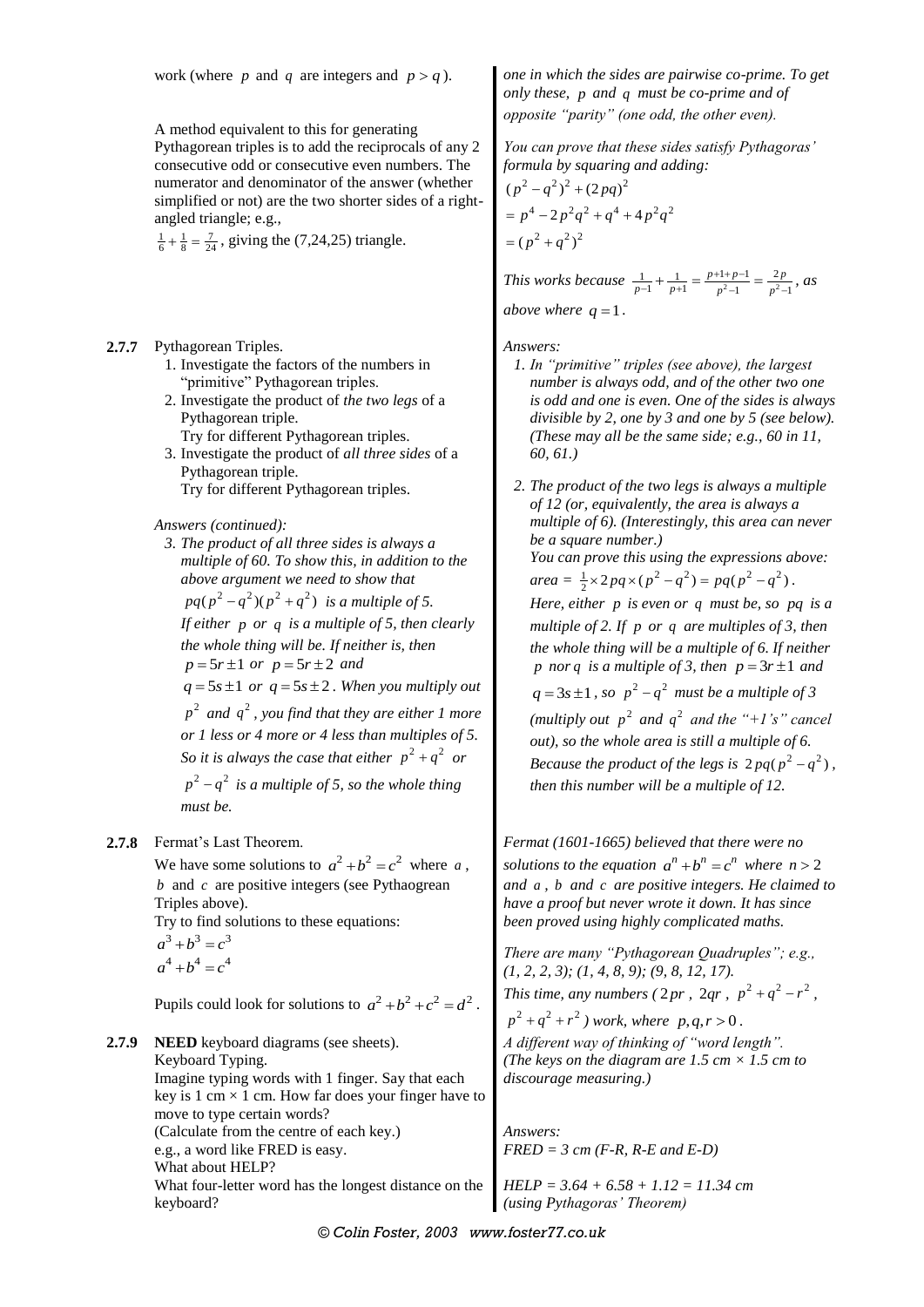- **2.7.10** Two football players start side by side. They each run 4 m in a straight line, turn 90° to the right and run another 3 m, again in a straight line. What is the furthest apart they could now be?
- **2.7.11** A straight road contains a row of parked cars all of width 1.5 m and length 4 m. If one of the cars has a turning circle of 10 m, how much space will it need in front of it so that it can pull out without having to reverse?

What assumptions do you have to make? (A turning circle of 10 m kerb-to-kerb means that the car can just manage a U-turn at slow speed in a street 10 m wide.)

#### *Answer:*

*In the diagram to the right, the distance from the centre of the turning circle to the offside of the car is 5 – 1.5 = 3.5 m. Applying Pythagoras' Theorem,*   $y^2 = 5^2 - 3.5^2$ , giving  $y = 3.6$  m, measured from *the mid-point of the length of the car. The necessary distance in front of the car is therefore*  $3.6 - 2 = 1.6$ *m.*

**2.7.12** In the diagram below, find the shaded area in terms of *x* .



- **2.7.13** A ladder of length 13 feet is standing upright against a wall. If the top end slides down the wall 1 foot, how far out from the wall will the bottom end move?
- **2.7.14** A cable 1 km long is lying flat along the ground with its ends fixed. If its length is increased by 1 m but the ends are still fixed 1 km apart, how high up can the mid-point of the cable be raised before it becomes taut? (Assume the cable doesn't stretch or sag.)
- **2.7.15** In the diagram below,  $C_1$  is a semicircular arc centred on B and  $C_2$  is a quarter-circular arc centred on E. Prove that the area of the shaded *lune* between  $C_1$  and  $C_2$  is equal to the area of the square BCDE.

*Answer: 10 m, if they started facing in opposite directions. (Imagine two 3-4-5 right-angled triangles meeting at the players' starting point.)*



*We have assumed that the cars are parked exactly in line, that both cars have the same width and that the driver gets full right-lock as soon as the car begins to move.*

*Answer: If the large circle has radius R and the small circle, r*, then the shaded area =  $\pi R^2 - \pi r^2 = \pi (R^2 - r^2)$ . *But by Pythagoras' Theorem,*  $x^2 = R^2 - r^2$ , so the *shaded area* =  $\pi x^2$ .

*Answer: 5 feet (a 5-12-13 right-angled triangle)*

*Answer: 22.4 m (a surprisingly large amount). The shape produced is a (very) obtuse-angled isosceles triangle. Each half is a right-angled triangle with hypotenuse 500.5 m and base 500 m. Calculating the third (vertical) side gives the answer.*

*Answer:* Let  $BC = r$ . *Then the area of the square BCDE* =  $r^2$ . Area of semicircle  $C_1 = \frac{1}{2} \pi r^2$ , and area of quadrant  $ACE = \frac{1}{4}\pi(\sqrt{2}r)^2 = \frac{1}{2}\pi r^2$ .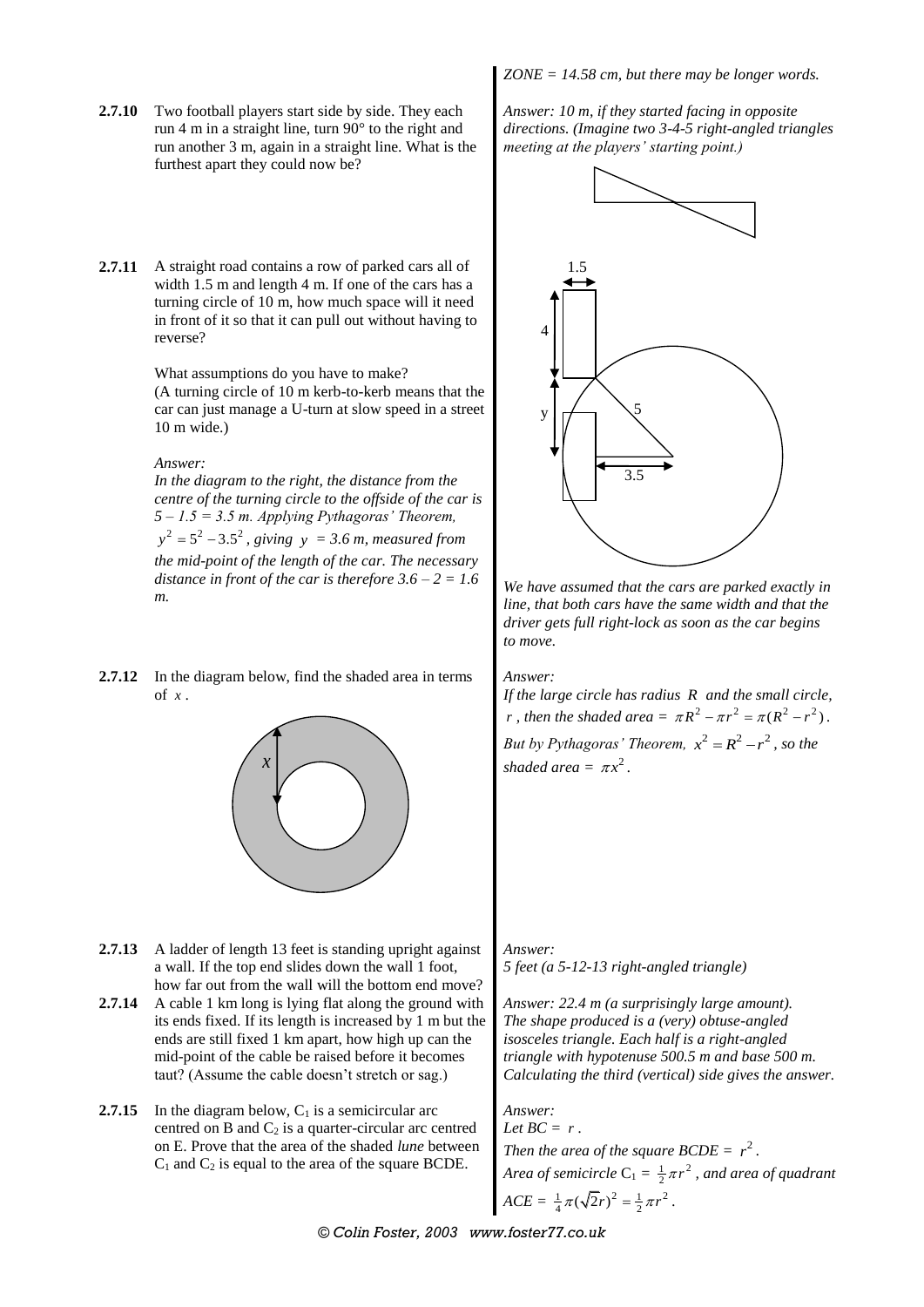

- **2.7.16** A rope is attached to the top of a vertical pole and at the bottom 1 m is lying on the ground. When the end of the rope is pulled along the ground until it is taut, its end is 5 m from the base of the pole. How long is the rope and how high is the pole? (The rope doesn't stretch.)
- **2.7.17** A narrow passageway of width 1 m contains two ladders leaning against the walls. Each has its foot at the bottom of one wall and its top at the top of the other wall. If the walls have heights 2 m and 3m, how high above the ground is the point where the ladders cross?

*Answer: 1.2 m One approach is to model the ladders as segments of the lines*  $y = 3x$  *and*  $y = -2x + 2$ *. Solving simultaneously gives*  $x = 0.4$ ,  $y = 1.2$ .

*Alternatively, you can use similar triangles. Using the letters as defined on the right,*

*y b*  $\frac{y}{x} = \frac{b}{d}$  and  $\frac{y}{d-x} = \frac{a}{d}$  $\frac{y}{d-x} = \frac{a}{d}$ , so eliminating y, *bx*  $a(d-x)$ *d d*  $=\frac{a(d-x)}{d}$  so that  $x = \frac{ad}{a+b}$  and  $y = \frac{ab}{a+b}$ , so *the answer to the original question didn't depend on* 

*d (1 m).*

**2.7.18** A piano in a cuboid crate has to be moved round a right-angled corner in a corridor of width 2 m. If no part of the crate is lifted off the floor, what are the dimensions of the biggest crate that will just go round the corner? Assume that the floor is perfectly horizontal and the walls perfectly vertical.

> If the crate just fits, then its sides will be  $\frac{\sqrt{2}}{2}$  $\frac{y}{2}$  by 2 *, so it's area will be 1 m<sup>2</sup> .*

*Area of triangle ACE* =  $\frac{1}{2}(\sqrt{2}r)^2 = r^2$  *(since angle) AEC = 90°, angle in a semicircle), so area of segment* =  $\frac{1}{2} \pi r^2 - r^2$ . *Therefore area of shaded lume =*   $\frac{1}{2}\pi r^2 - (\frac{1}{2}\pi r^2 - r^2) = r^2$  = area of square BCDE, *as required.*

*This and other similar results were discovered by Hippocrates of Chios (470-410 BC).*

*Answer: The rope is 13 m long and the pole is 12 m high (5, 12, 13 triangle).*

*If h* is the height of the pole, then  $(h+1)^2 = h^2 + 5^2$ , *and solving this equation gives these values.*



*Similar-looking problems where the lengths of the ladders are given instead of vertical heights are much harder, often leading to quartic equations. Answer: The tightest squeeze will happen when the crate is positioned as below.*

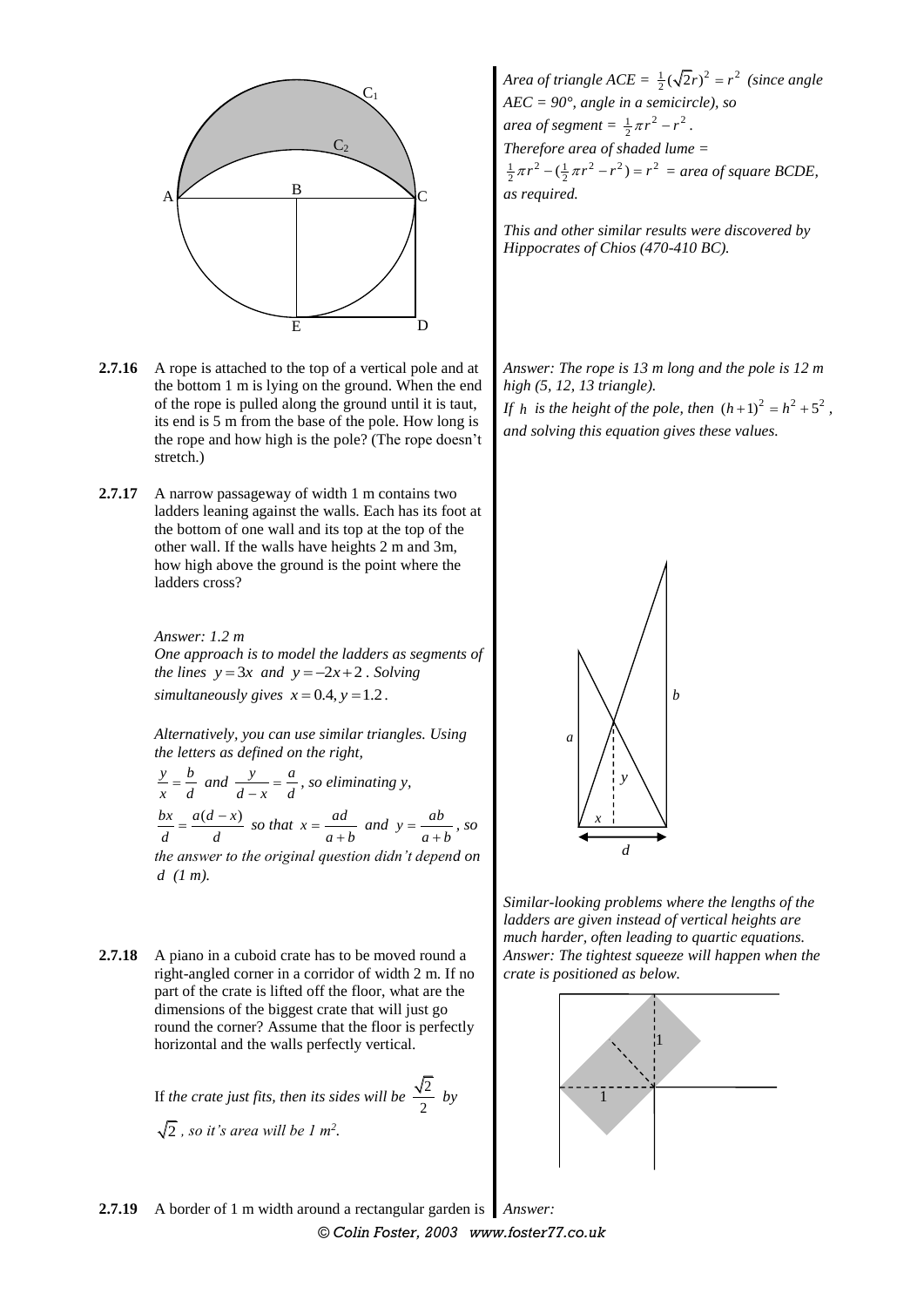covered with wet cement. You have two 98 cm long narrow planks of wood. Can you use them to bridge across the cement from the outside to the inside?



Therefore, 
$$
\frac{l}{2\sqrt{2}} + \frac{l}{\sqrt{2}} = 1
$$
, giving  $\frac{3l}{2\sqrt{2}} = 1$ , so  
 $l = \frac{2\sqrt{2}}{3} = 0.94 \text{ m } (2 \text{ dp}).$ 

*But you would need to allow a bit for overlapping of the planks and the grass.*

**2.7.20** Four identical apples of diameter 8 cm have to be fitted into a cubical box. What is the smallest box that will do? Assume that the apples are perfect spheres.

> *You can see that the diagonal of the box has length*   $4\sqrt{2} + 4 + 4 + 4\sqrt{2}$ , so the sides of the box have *length*  $\frac{8}{\sqrt{2}}(1+\sqrt{2}) = 4\sqrt{2} + 8$ 2  $+\sqrt{2}$ ) =  $4\sqrt{2}$  + 8 = 13.7 cm.

**2.7.21** Which fits better, a square peg in a round hole or a round peg in a square hole?

*Just, if you put them across at the corner. If l is the length of the planks, and they just meet in the arrangement shown below, then the distances marked are as shown.*



#### *Answer:*

*The apples need to be stacked "tetrahedrally" so that there are 2 along the diagonal of the bottom of the box and 2 along the other diagonal in the top half of the box.*



*Answer:*

*A round peg in square hole occupies* 

 $(2r)$ 2  $\frac{1}{2} = \frac{n}{4} = 79\%$  $(2r)^2$  4 *r r*  $\frac{\pi r^2}{r^2} = \frac{\pi}{r} = 79\%$  of the square, and this is better

*than a square peg in round hole, which occupies* 

only 
$$
\frac{\left(\frac{2r}{\sqrt{2}}\right)^2}{\pi r^2} = \frac{2}{\pi} = 64\%
$$
 of the circle.

**2.7.22** I am standing in a rectangular hall and my distances from three of the corners are as shown below. How far must I be from the fourth corner?



*Answer:* Let *a* and *b* be as shown below.



*Then using Pythagoras' theorem in the top two rightangled triangles, we can equate expressions for the vertical dashed line, giving*  $6^2 - a^2 = 10^2 - b^2$ .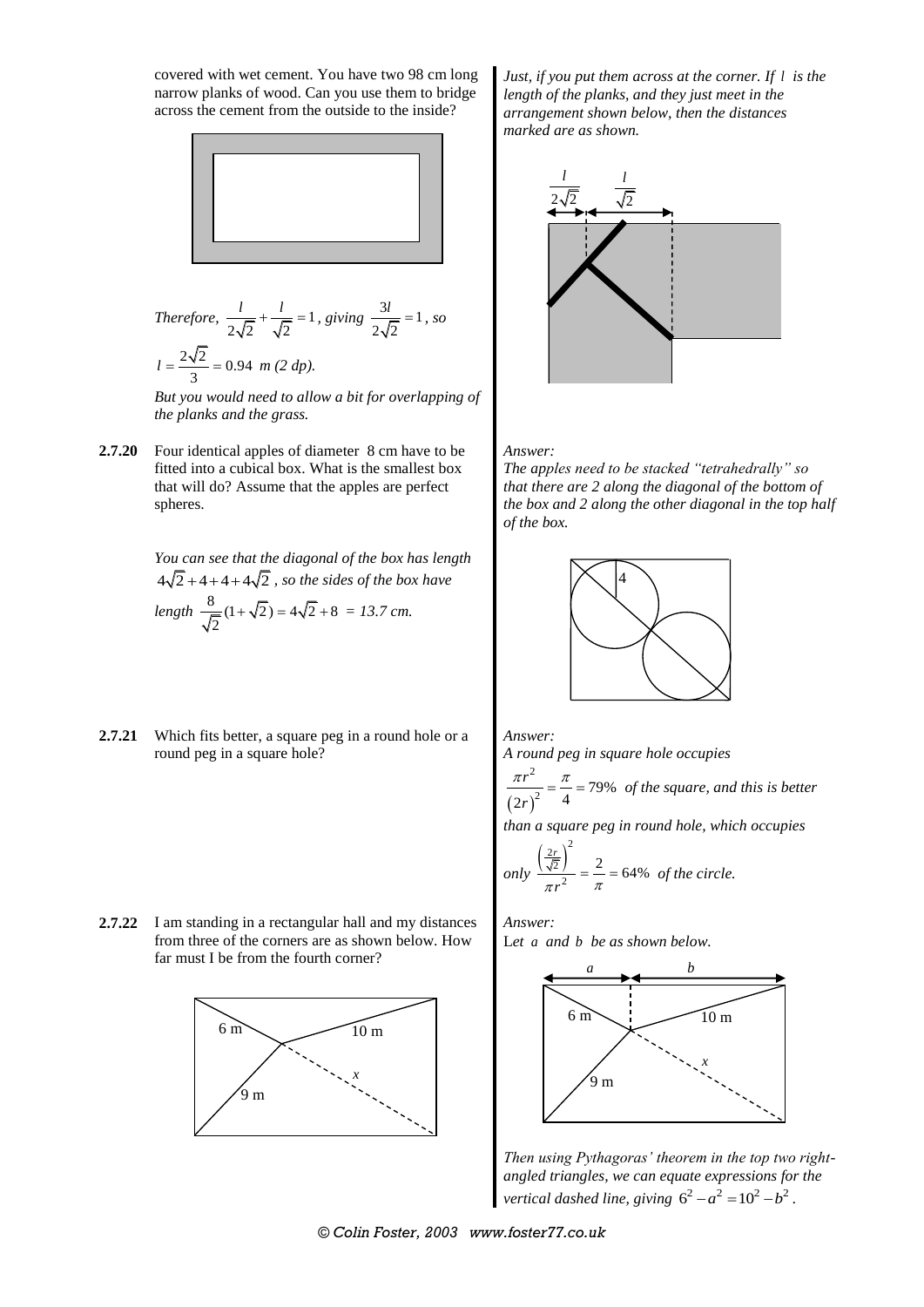**2.7.23** How big is the smallest circle which you can fit a 2 cm by 4 cm rectangle into?

*Similarly for the bottom part of the diagram,*  $9^2 - a^2 = x^2 - b^2$ , and subtracting these equations leaves  $9^2 - 6^2 = x^2 - 10^2$ , and solving this gives  $x = \sqrt{145} = 12.04$  *m*.

*Answer: The widest length in the rectangle will be the diagonal, which is*  $\sqrt{2^2 + 4^2} = \sqrt{20}$  *cm, so that will have to be the diameter. So the radius of the circle will be*  $\frac{1}{2}\sqrt{20} = \sqrt{5} = 2.24$  *cm.* 

## *Triangles and Tilted Squares*

Plot these triangles on axes going from 0 to 20 both horizontally and vertically. (With a bit of overlapping, they will all fit onto one set of axes.)

Label them A to E, and note what *kind* of triangle each one is.

Draw tilted squares on each side and work out their areas. Look at your results for each triangle. What do you notice?

| $\mathbf A$ | (10, 7)  | (9, 4)   | (6, 4)   |
|-------------|----------|----------|----------|
| B           | (9, 15)  | (4, 14)  | (7, 17)  |
| $\mathbf C$ | (14, 7)  | (17, 5)  | (14, 3)  |
| D           | (14, 16) | (18, 14) | (17, 12) |
| E           | (2, 3)   | (3, 5)   | (3, 2)   |